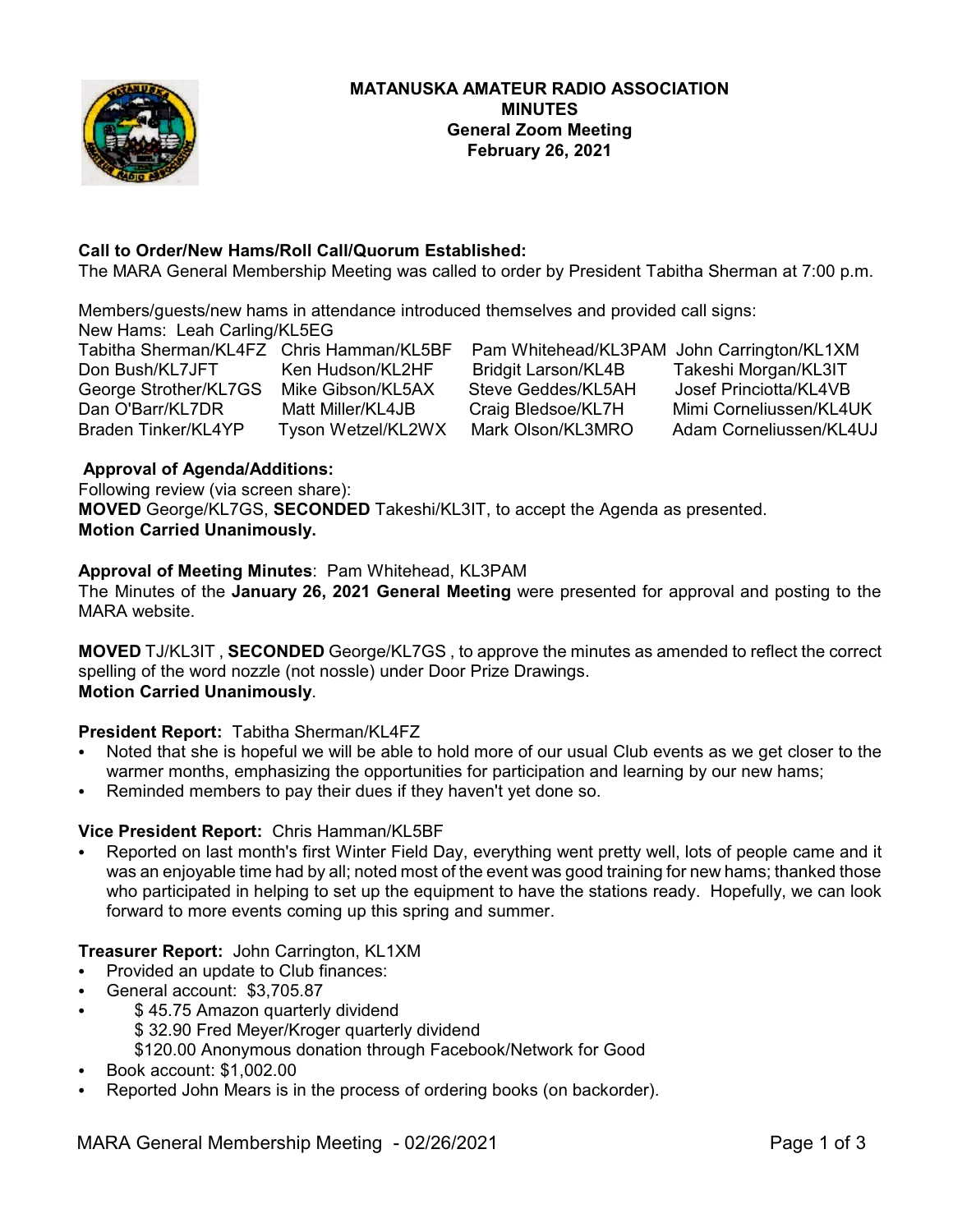# **Secretary's Report:** Pam Whitehead, KL3PAM

• No report.

# **Website Facilitator:** Don Bush, Kl7JFT

- Reported the website is up to date; minutes are pending.
- Latest Covid information is posted;
- C Also posted: Upcoming Statewide COMEX which will be March 13, 2021 -- A Virtual Dog Race.

# **ARES Report and Trailer Committee:** Don Bush, KL7JFT

- Just checked on the trailers today; good to go; go-kits are ready; need to do some computer upgrades in the VHF go-kits.
- Reported a Donation system is set up on the Facebook page for a new DMR repeater -- plans are to build it on the tower to be installed at TJ's in the spring. TJ expects to put a link from Wasilla to the new repeater for a more central location for the 146.85 repeater. He is also working on the new Valley packet system.
- TJ/KL3IT provided an update; reported the antenna is up and he expects to hook up one of the repeaters this weekend and do some testing.

### **VE Report:** Ken Hudson, KL2HF

- Reported seven new Technicians and one new Tech/General from last month's testing;
- Has had a number of inquiries for tomorrow's testing; expects one of last month's tech plans to test for General tomorrow.

#### **Licensing Classes**: John Mears, AL7LA

No report.

#### **Sunshine Committee:** Tabitha Sherman, KL4FZ

No activity this month.

### **Upcoming Events:**

- 1. 02/27/2021 Licensing Exams, Am-Vets Building, 7:00 pm
- 2. 03/10/2021 MARA Board Meeting, via Zoom, 7:00 pm
- 3. 03/20/2021 Virtual Breakfast Meeting, via Zoom, 9-10 am
- 4. 03/26/2021 MARA General Meeting, via Zoom, 7:00 pm
- 5. 03/27/2021 Licensing Exams, Am-Vets Building, 7:00 pm

#### Discussion ensued regarding:

- 6. 07/17/2021 MARA Picnic, venue reserved, thank you John/KL1XM and Betty/KL1XL.
- 7. 06/26-27/21 Motley Picnic Last weekend of June --Tolsana Wilderness Campground, near Glenallen, reserved.

#### **New Business:** None.

### **Ongoing Business:**

- 1. Elmer Award presented by John Carrington, KL1XM
- Reported that this is the first Elmer Award for the Club --
- awarded to **Don Bush/KL7JFT**, a Certificate of Recognition for providing unselfish and beneficial assistance to novice radio operators for carrying on the time-honored tradition in amateur radio of sharing knowledge and providing guidance in support.